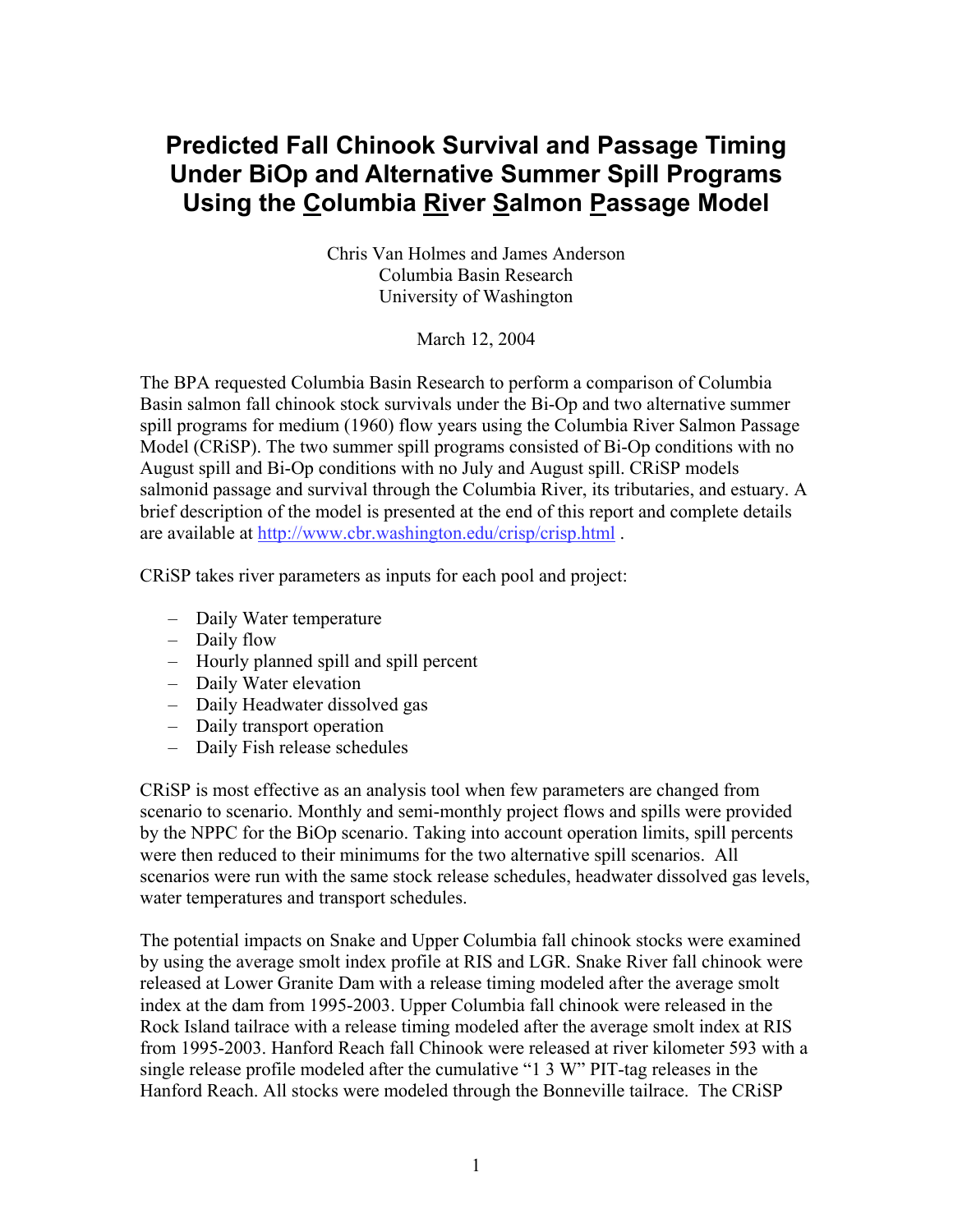travel time and survival parameters used in these scenarios were calibrated using PIT-tag survival estimates and observed travel times for each stock. The population size for each stock was scaled to equal the population estimate used in the SIMPAS results presented at the February  $4<sup>th</sup>$ , 2004 TMT meeting shown in Table 1.

|                                                      | <b>Stock</b>                          | <b>Population Estimate</b> |
|------------------------------------------------------|---------------------------------------|----------------------------|
| Table 1. Smolt Population estimates used in          | <b>HR Fall</b><br>Chinook             | 25,000,000                 |
| SIMPAS modeling for the Summer Spill<br>Alternatives | Snake R Fall<br>Chinook               | 1,052,000                  |
|                                                      | Upper Columbia<br><b>Fall Chinook</b> | 2,574,000                  |

The results of the *Average flow Bi-Op scenarios* relative the *no spill options* are presented in Table 2. For Hanford Reach fall chinook, the model projects an additional 0.4% morality with no August spill and an additional 4.0% with no summer spill. For Snake River fall chinook, CRiSP projects 0.1% additional morality with no August spill and 0.5% morality with no summer spill. For Upper Columbia Summer chinook, the model projects 0.5% additional morality with no August spill and 1.6% additional morality with no summer spill.

Table 2. Wild fall chinook average survival and transport percents for Bi-Op conditions with the modeled losses for the alternative spill scenarios.

| CRISP Modeled Average Survival and Transport under Bi-Op conditions |                        |                                           |                                                   |                                                          |                      |                                               | 2004 Smolt Lost                                |                                     |                                               |
|---------------------------------------------------------------------|------------------------|-------------------------------------------|---------------------------------------------------|----------------------------------------------------------|----------------------|-----------------------------------------------|------------------------------------------------|-------------------------------------|-----------------------------------------------|
| <b>Wild Fall</b><br>Chinook<br><b>Stocks</b>                        | Release<br><b>Site</b> | 2004<br>Modeled<br>Population<br>Estimate | In-river<br>Survival<br>to BON<br><b>Tailrace</b> | Total<br>System<br>Survival<br>to BON<br><b>Tailrace</b> | Percent<br>Transport | Total<br>Passage to<br><b>BON</b><br>Tailrace | <b>Median</b><br><b>MCN</b><br>Arrival<br>Date | <b>No</b><br>August<br><b>Spill</b> | due to<br><b>No</b><br><b>Summer</b><br>Spill |
| Hanford<br>Reach                                                    | Hanford<br>Reach       | 25,000,000                                | 42.2%                                             | 49.6%                                                    | 20.0%                | 12387000                                      | 20-Jun                                         | $-53500$<br>$(-0.4\%)$              | -496750<br>$(-4.0\%)$                         |
| Snake<br>River                                                      | Lower<br>Granite       | 1,051,615                                 | 9.4%                                              | 34.72%                                                   | 35.21%               | 365254                                        | $12$ -Jul                                      | $-668$<br>$(-0.1\%)$                | $-4621$<br>$(-0.5%)$                          |
| Upper<br>Columbia                                                   | Rock<br>Island         | 2,573,832                                 | 7.7%                                              | 17.6%                                                    | 16.78%               | 452973                                        | $12$ -Jul                                      | $-2214$<br>$(-0.5%)$                | $-7378$<br>$(-1.6%)$                          |

The limited impact of the no August spill scenarios on the Hanford Reach fall chinook is due mainly to the earlier migration of these fish. The median arrival day of the modeled Hanford Reach stock at McNary Dam is June 20<sup>th</sup>. The No Summer Spill scenario has a significant impact on these migrants as they encounter only one transport project. The in-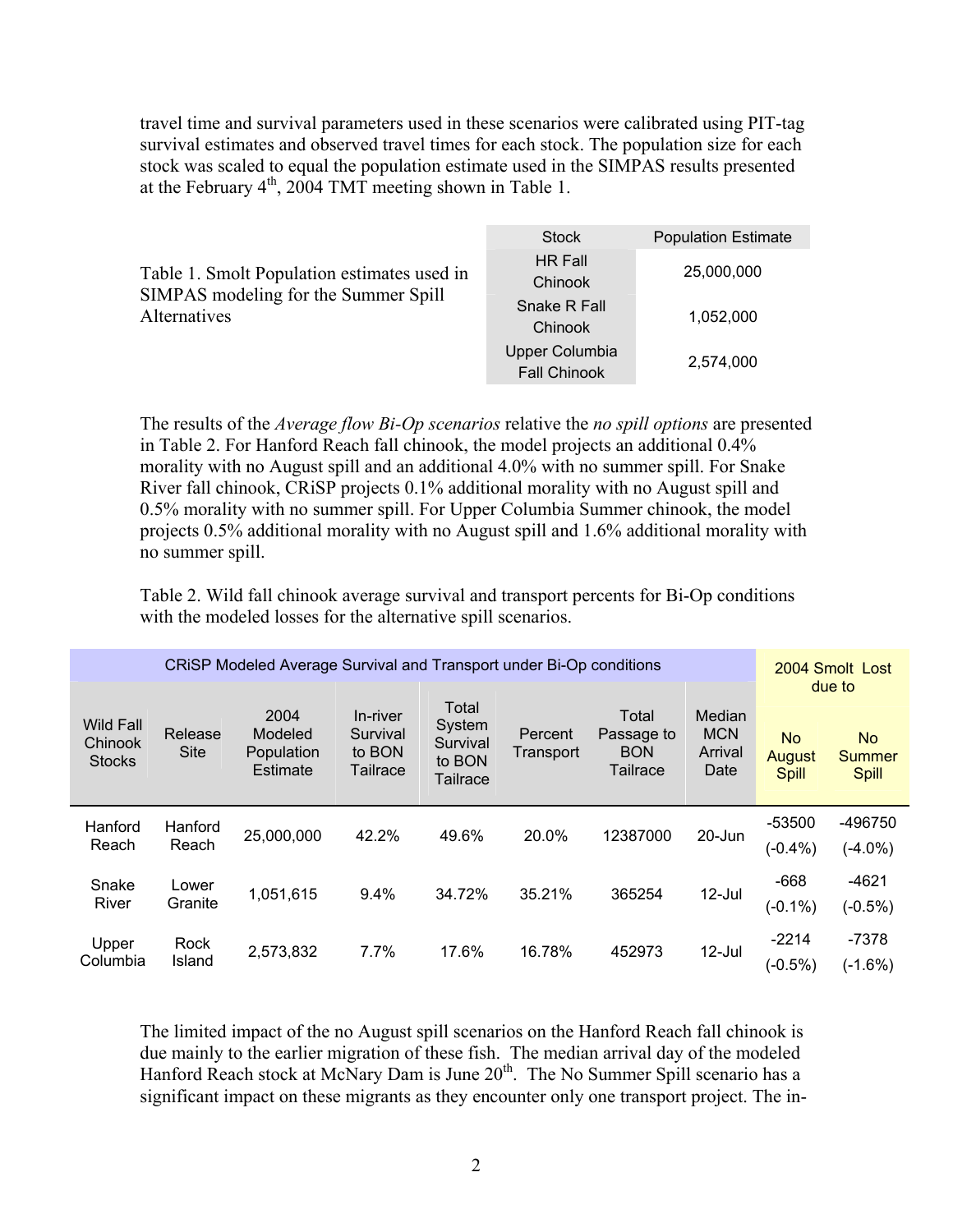river migrants from the Snake River experience up to 4.1% more mortality under the No Summer Spill scenario relative to the Bi-Op spill. But because the majority of this stock is transported before encountering altered spills at the John Day, Dalles and Bonneville dams the final impact on system survival is below 1%. For the Rock Island stock, a combination of transport at McNary, and the limited number of remaining in-river migrants affected by spill changes at the last three projects limits the effects of the spill alternatives.

## *CRiSP vs. SIMPAS Results*

SIMPAS and CRiSP are two models commonly used to examine various hydrosystem scenario impacts on salmonid migration and survivals in the Columbia Basin. A major difference between the two is that SIMPAS uses a single annual time step to calculate results. CRiSP uses a daily time step to pass migrants through river segments, encountering daily hydro-system and transport conditions along the migration route. Every effort has been made to match CRiSP parameters such as FGEs, spill efficiencies, and project routing mortalities to the estimates used in SIMPAS. CRiSP also contains pool predation mortalities and migration equations calibrated to observed migration and survival data. Both models indicate a negative impact of reduced summer spill and summer migrants as can be seen in Table 3.

| Modeled 2004 Smolt Migrants Losses |                 |              |                 |              |  |  |
|------------------------------------|-----------------|--------------|-----------------|--------------|--|--|
| <b>Stock</b>                       | No August Spill |              | No Summer Spill |              |  |  |
|                                    | <b>SIMPAS</b>   | <b>CRISP</b> | <b>SIMPAS</b>   | <b>CRISP</b> |  |  |
| Hanford Reach                      | -162600         | -53500       | $-524,102$      | -496,750     |  |  |
|                                    | $(-1.6%)$       | $(-0.4\%)$   | $(-5.1\%)$      | $(-4.0\%)$   |  |  |
| <b>Snake River</b>                 | -363            | -668         | 1,204           | $-4,621$     |  |  |
|                                    | $(0.3\%)$       | $(-0.1\%)$   | $(-0.8\%)$      | $(-0.5%)$    |  |  |
| Upper Columbia                     | 16,741          | $-2214$      | 53959           | $-7,378$     |  |  |
|                                    | $(-1.5%)$       | $(-0.5%)$    | $(-5.1\%)$      | $(-1.6%)$    |  |  |

TABLE 3. A comparison of SIMPAS and CRiSP results for summer spill alternatives

For Hanford Reach fall chinook, both models indicate a loss of approximately 500,000 smolts under the no summer spill scenario given an initial population of 25,000,000 juveniles. SIMPAS indicates a larger impact of the no August spill scenario on these smolts primarily due to the difference in migration timing between the two models. CRiSP indicates the median passage of these Hanford reach smolts at McNary dam is on June  $20<sup>th</sup>$ . SIMPAS models 66% of this population passing in July and August. The Snake fall chinook results for the two models are very similar. For the Upper Columbia fall chinook, CRiSP models a much lower overall survival rate (20.16%) than SIMPAS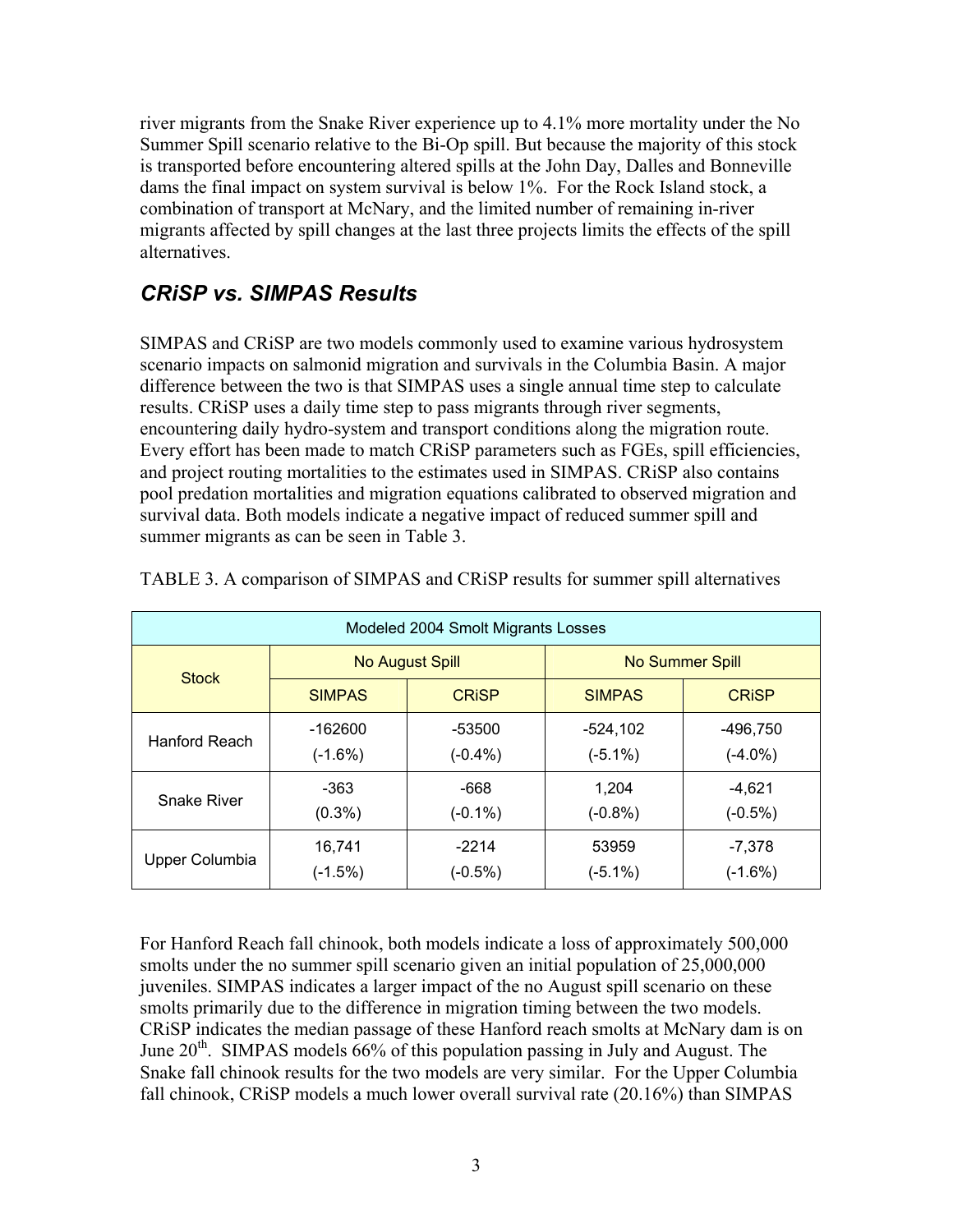(41.11%). CRiSP models these releases from the tailrace of Rock Island Dam, providing a longer migration path and increased mortality before reaching the FCRPS.

## *Modeling Mitigation Efforts in CRiSP*

The CRiSP model has the potential to explore the impacts of mitigation efforts as well. Complex transportation scenarios are possible using Army Corp transport rules. Modeled predation is controlled in part by predator densities that could be are affected by predator control programs. CRiSP can also model the effects of temperature variations resulting from flow augmentation scenarios.

## *Model Description*

CRiSP.1 models passage and survival of multiple salmon stocks through the Snake and Columbia rivers, their tributaries, and the Columbia River Estuary. The model recognizes and accounts for several aspects of the life-cycle of migratory fish--fish survival, migration, and passage--and their interaction with the river system in which they live.

Fish survival through reservoirs depends on:

Predator density and activity

Total dissolved gas (TDG) super saturation levels dependent on spill Travel time through a reservoir.

Fish migration rate depends on:

Fish behavior and age Water velocity which depends on flow, cross-sectional area of a reach, and Reservoir elevation. Fish passage through dams depends on: Water spilled at the dam Bypass screens at turbine entrances and fish guidance sluiceways Fish delay at dams

Turbine operations

CRiSP.1 computes daily fish passage on a release-specific basis for all river segments and dams. Passage and survival of fish through a reservoir is expressed in terms of the fish travel time through the reservoir, the predation rate in the reservoir, and a mortality rate resulting from fish exposure to total dissolved gas supersaturation, an effect called gas bubble disease (GBD). Fish enter the forebay of a dam from the reservoir and may experience predation during delays due to diel and flow related processes. They leave the forebay and pass the dam mainly at night through spill, bypass or turbine routes, or the fish are diverted to barges or trucks for transportation. Once they leave the forebay, each route has an associated mortality rate and fish returning to the river are exposed to predators in the dam tailrace before they enter the next reservoir.

CRiSP.1 integrates a number of submodels that describe interactions of isolated components. Together they represent the complete model.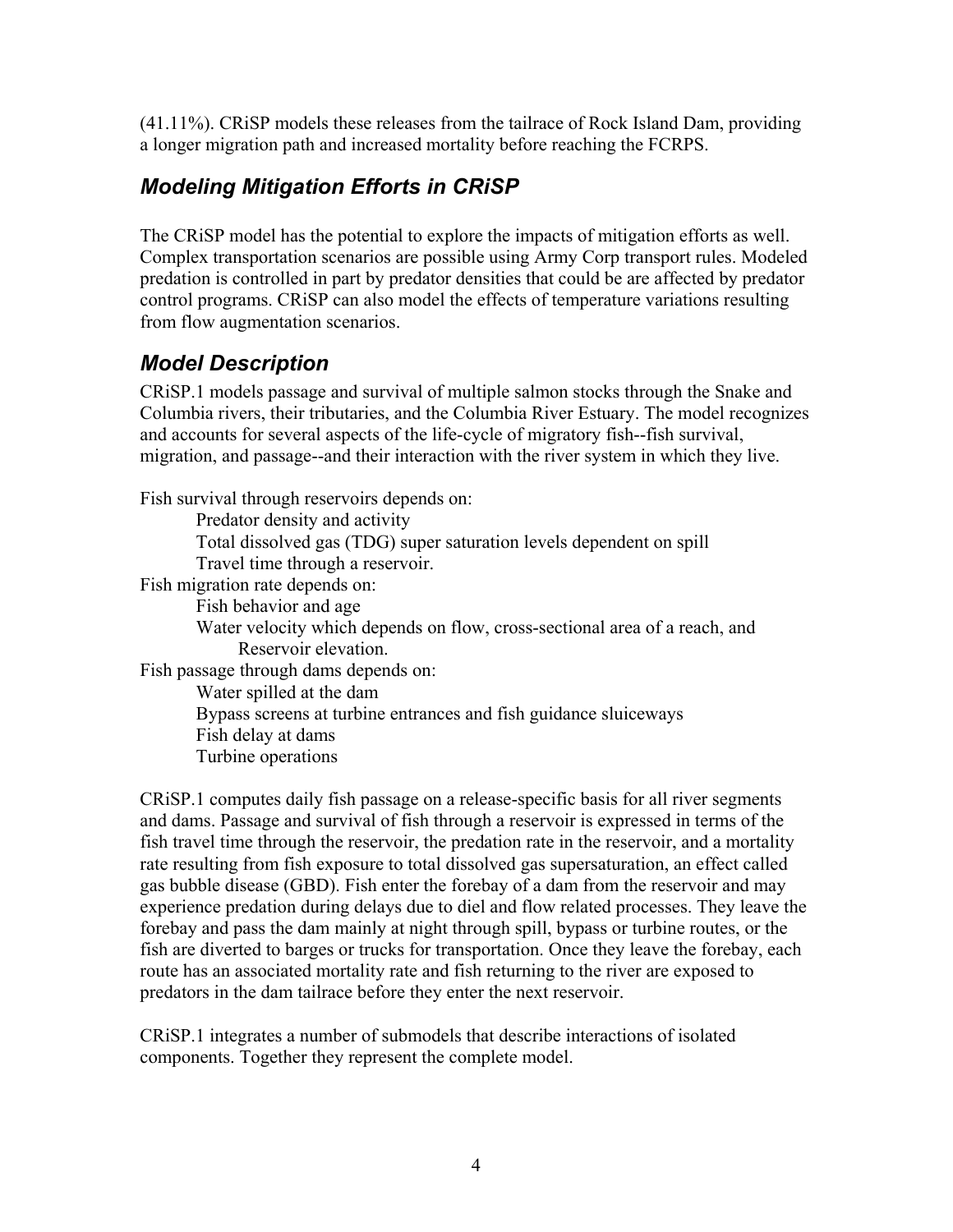*Travel Time ─* The smolt migration submodel, which moves and spreads releases of fish down river, incorporates flow, river geometry, fish age and date of release. The arrival of fish at a given point in the river is expressed through a probability distribution.

The underlying fish migration theory was developed from ecological principles. Each fish stock travels at an intrinsic velocity as well as a particular velocity relative to the water velocity. The velocities can be set to vary with fish age. In addition, within a single release, fish spread as they move down the river.

PIT-tagged data over the past 10 years was used to calibrate the travel time parameters are calibrated for spring and fall chinook and steelhead from the Snake River Basin and the Upper Columbia River Basin. Travel time parameters are derived from calibrations to PIT tag data collected over the years 1992 through 2003.

*Dam Passage ─*Timing of fish passage at dams is developed in terms of a species dependent distribution factor and the distribution of fish in the forebay. The model uses the current best estimates of fish guidance efficiency (FGE) and spill efficiency compliant with the SIMPAS model to route fish though various passage options.

*Predation Rate* — The predation rate submodel distinguishes mortality in the reservoir, the forebay, and the tailrace of dams. The rate of predation depends on temperature, smolt age, predator density, and reservoir elevation.

The predation rate parameters are calibrated using laboratory studies of the response of predators to temperature and field studies of smolt migration survival. The model is calibrated for spring and fall chinook and steelhead from the Snake River Basin and the Upper Columbia River Basin using NMFS published survival data and in-house survival estimates based on SURPH an mark recapture estimation model. The survival parameters are derived from calibrations to PIT tag data collected over the years 1992 through 2003.

*Gas Bubble Disease ─* A separate component of the mortality submodel is mortality from gas bubble disease produced by total dissolved gas (TDG) supersaturation. The mortality rate is species specific, and it is adjusted to reflect the relationship of fish length and population depth distribution to TDG supersaturation experienced by the fish. The gas bubble disease rate is calibrated from laboratory studies.

*Total Dissolved Gas Super saturation ─*Total dissolved gas (TDG) supersaturation are described by mechanistic models which include information on geometry of the spill bay and physics of gas entrainment.

The TDG generation equations used for gas production include the newest developments by U.S. Army Corps of Engineers, Waterways Experiment Station (WES) as well as additional work done by Columbia Basin Research. The gas calibration has been verified for 13 dams for the years 1995 through 2001.